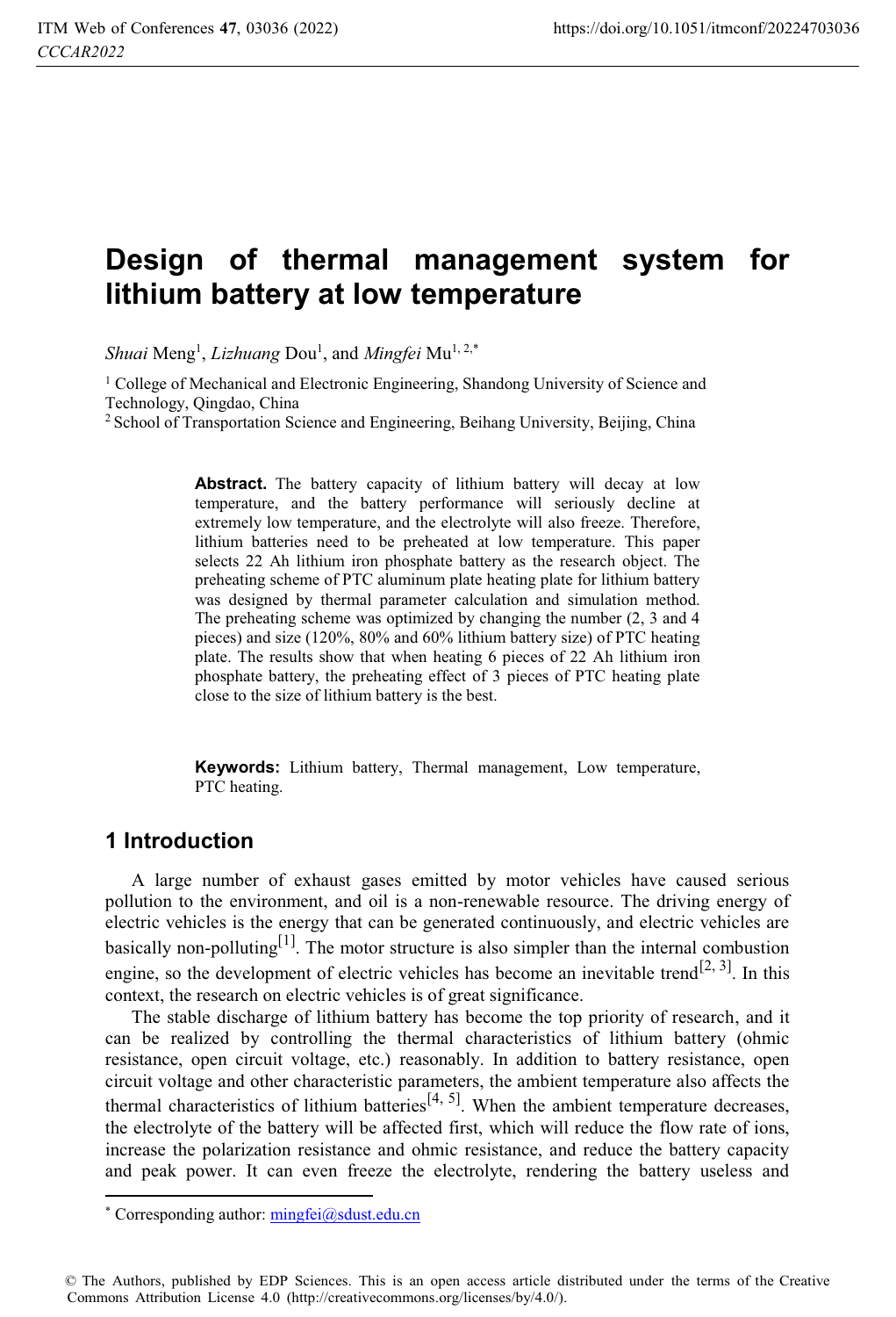limiting the use of electric vehicles in regions with low temperatures. Designing preheating scheme is an important task to ensure normal discharge, capacity and safety of lithium battery at low temperature<sup>[6, 7]</sup>.

At present, the battery preheating methods are mainly divided into two aspects: one is internal heating, that is, using the internal impedance of the battery, by applying different frequencies of alternating current to make the battery internal heating, so as to achieve the purpose of preheating; the other is external heating, that is, using the heating medium to directly or indirectly heat the battery<sup>[8, 9]</sup>. An external heating PTC preheating scheme is proposed. PTC heating plate has reliable performance, and long service life. Compared with other thermal management schemes, it also has many unique advantages, and is becoming an important choice for lithium battery thermal management heating module

# **2 Simulation analysis of preheating scheme**

22 Ah lithium iron phosphate battery was selected as the research object, and the size was determined to be 200 mm×180 mm×7.7 mm. Through the analysis of the related experiments on the static capacity test of lithium iron phosphate battery<sup>[10]</sup>, when the lithium iron phosphate battery is above 10 °C, the decrease of battery capacity against temperature is relatively small. When the temperature is below 10  $^{\circ}$ C, the battery capacity decreases significantly with the decrease of temperature. Therefore, it can be considered that when the temperature of lithium iron phosphate battery is above 10  $\degree$ C, the battery performance is basically restored.

In the structural design, thermal conductive silicon film was added between PTC aluminum plate and lithium battery to improve the surface smoothness and heat conduction efficiency of PTC aluminum plate. NF1000 thermally conductive silicon film was selected with the size of 200 mm×180 mm×1 mm and the thermal conductivity of 10 W/m<sup>-1</sup>K<sup>-1</sup>. The temperature range was suitable for ultra-low temperature environment.

The modeling of lithium battery group and PTC aluminum plate was carried out. According to the study of Liu et  $al^{[11]}$ , the physical parameters of each component of 22 Ah lithium iron phosphate battery were shown in table 1. The internal material of PTC aluminum plate is ignored $[12]$ , and the filling material is aluminum. The modeling of thermally conductive silicon film is omitted to make the model more intuitive. The modeling structure is shown in figure 1.

|                                | Mean specific heat<br>$(Jkg^{-1}K^{-1})$ | Thermal conductivity<br>$(Wm^{-1}K^{-1})$ | Density<br>$(kgm-3)$ |
|--------------------------------|------------------------------------------|-------------------------------------------|----------------------|
| Cathode<br>(aluminum)          | 880                                      | 237                                       | 2700                 |
| Negative electrode<br>(copper) | 390                                      | 386                                       | 8960                 |
| Lithium battery                | 1083.75                                  | 0.905/2.687                               | 2194                 |

**Table 1.** Physical parameters of each component medium of monomer 22 Ah LiFePO4 lithium battery.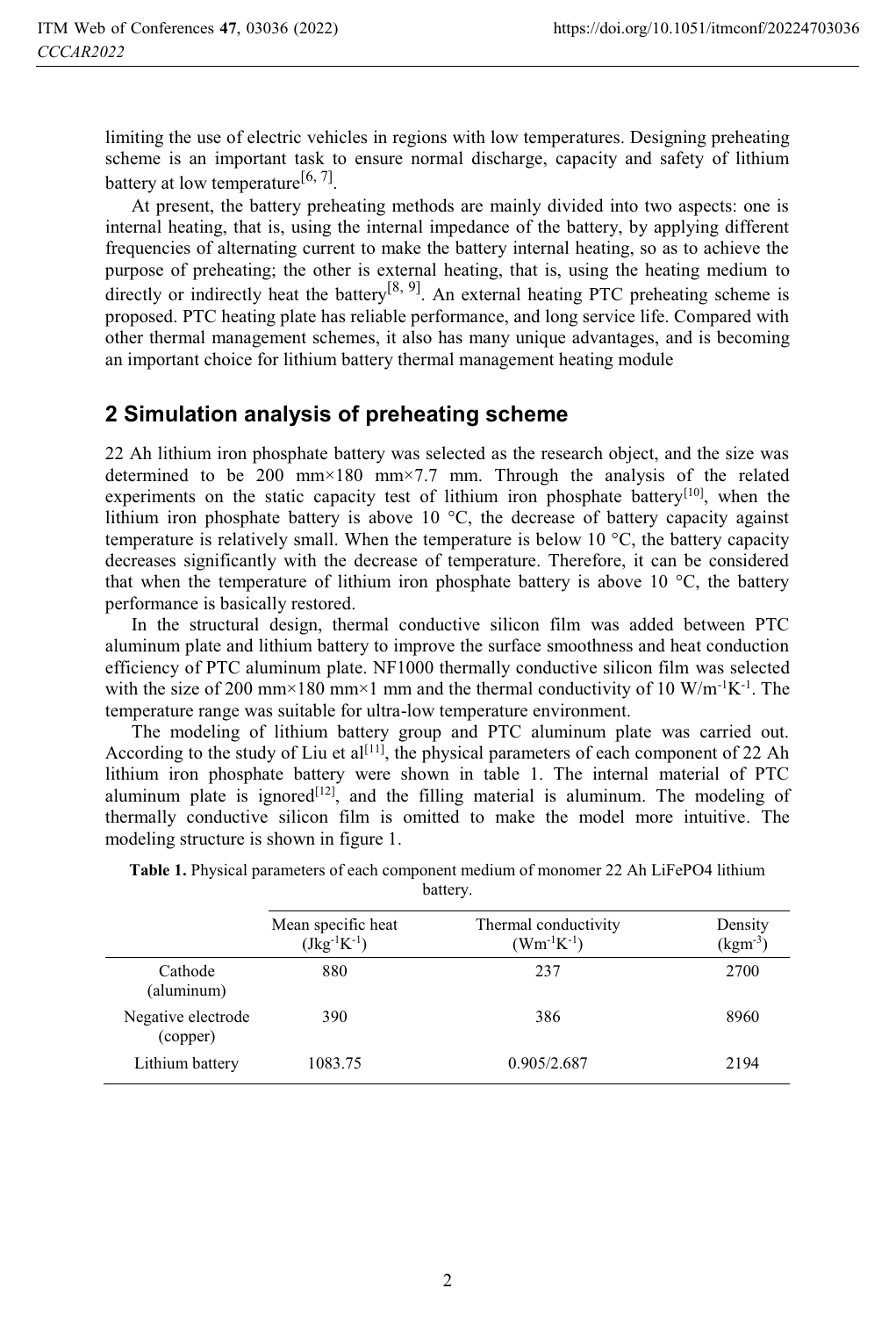

**Fig. 1.** Structure diagram of PTC and lithium battery pack.

The calculation domain is constructed as  $360 \text{ mm} \times 400 \text{ mm} \times 360 \text{ mm}$  cuboid, and the additive material is air. The parameters of lithium battery are set according to the above, and the parameters of PTC aluminum plate heating plate follow the material. Set the transient research time step to 10 s and the end time to 1800 s.



**Fig. 2.** Temperature distribution of PTC preheating scheme at 100 s, 400 s and 700s.

In figure 2, the PTC heating plate and lithium battery were at 255 K at 100 s. At 400 s, the temperature of PTC heating plate rises to 276 K, the maximum temperature of lithium battery reaches 275 K, the minimum temperature is 273 K, and the temperature difference is 2  $\degree$ C. The temperature after 700 s has reached above 290 K; from the overall analysis, PTC aluminum plate heating plate in the heating process temperature rise is relatively stable; the temperature distribution of lithium battery is very uniform, and the temperature difference is kept within 2 °C with a quick heating process.

# **3 Simulation optimization of preheating scheme**

#### **3.1 Optimize the number of PTC aluminum plate heating plate**

In order to simplify the installation, reduce the load and save the cost, the number of PTC heating plates was used for the simulation analysis of the three comparison groups of 2, 3 and 4 plates. Different combination methods of PTC heating plates and lithium battery are shown in figure 3

The three arrangements are simulated and analyzed, and the total input power is set to 120 W. Transient research is used. The preheating time is 900 s, and the parameters are consistent. The temperature distribution at 900 s, as shown in figure 4, is compared to obtain the temperature distribution map.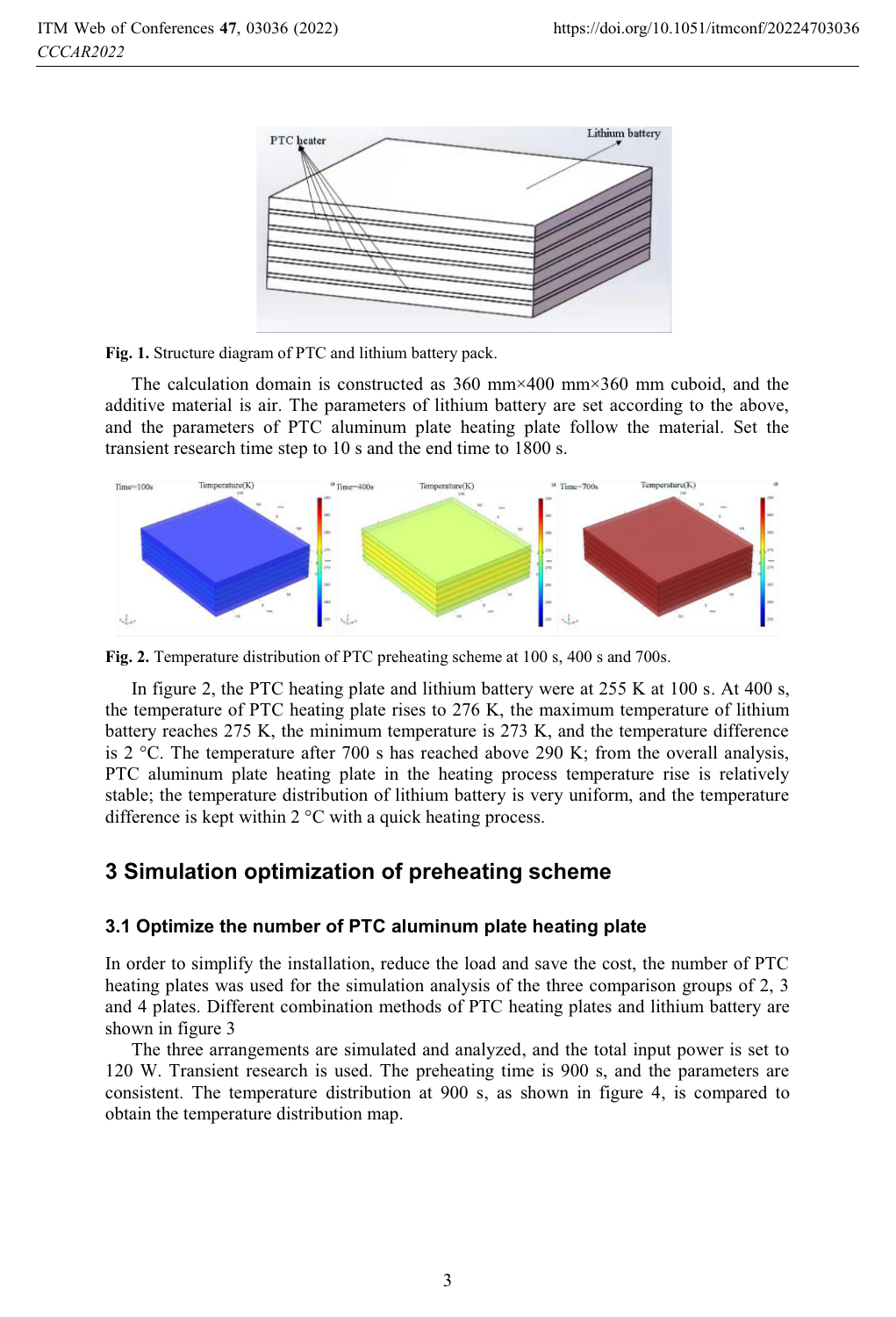

**Fig. 3.** Different combination methods of PTC heating plates and lithium battery.

The combination of lithium battery and less pieces of PTC heating plates reduces the cost of PTC heating plates. As for two PTC heating plates, when the two lithium batteries in the middle reach the preheating target temperature, the outer lithium battery has not yet reached; when the temperature rise of the outer lithium battery is enough, the temperature of the inner lithium battery is always higher than that of the outer lithium battery due to continuous heating. The combination of three PTC heating plates and lithium battery pack can be clearly seen in the same output power and heating time conditions, the preheating effect is better than that of two PTC heating plates. However, the 120 W output power was distributed in three PTC heating plates, making the overall temperature rise to 25  $\degree$ C, slightly insufficient. As for four PTC heating plates, from the point of view of temperature distribution, good consistency, it's preheating is more uniform; 120 W input power is dispersed on four PTC heating plates to make the overall temperature rise 20 °C. At the same time, the outermost PTC heating transmits part of the heat to the air, resulting in low utilization rate of heat in this way.



**Fig. 4.** Temperature distribution of lithium battery group combined with two, three, and four PTCs at 900 s.

#### **3.2 Optimization of PTC aluminum plate heating plate size**

The optimal preheating method of PTC heating plate number, that is three PTC heating plates, is adopted, and the size of each PTC heating plate is taken as the variable for analysis. In order to facilitate the setting of variable comparison group, the PTC heating plates of different sizes are set to maintain the same length-width ratio, and the length difference is 20 %. Three comparison groups of 120%, 80% and 60% of the lithium battery size are set respectively. The structure is shown in figure 2.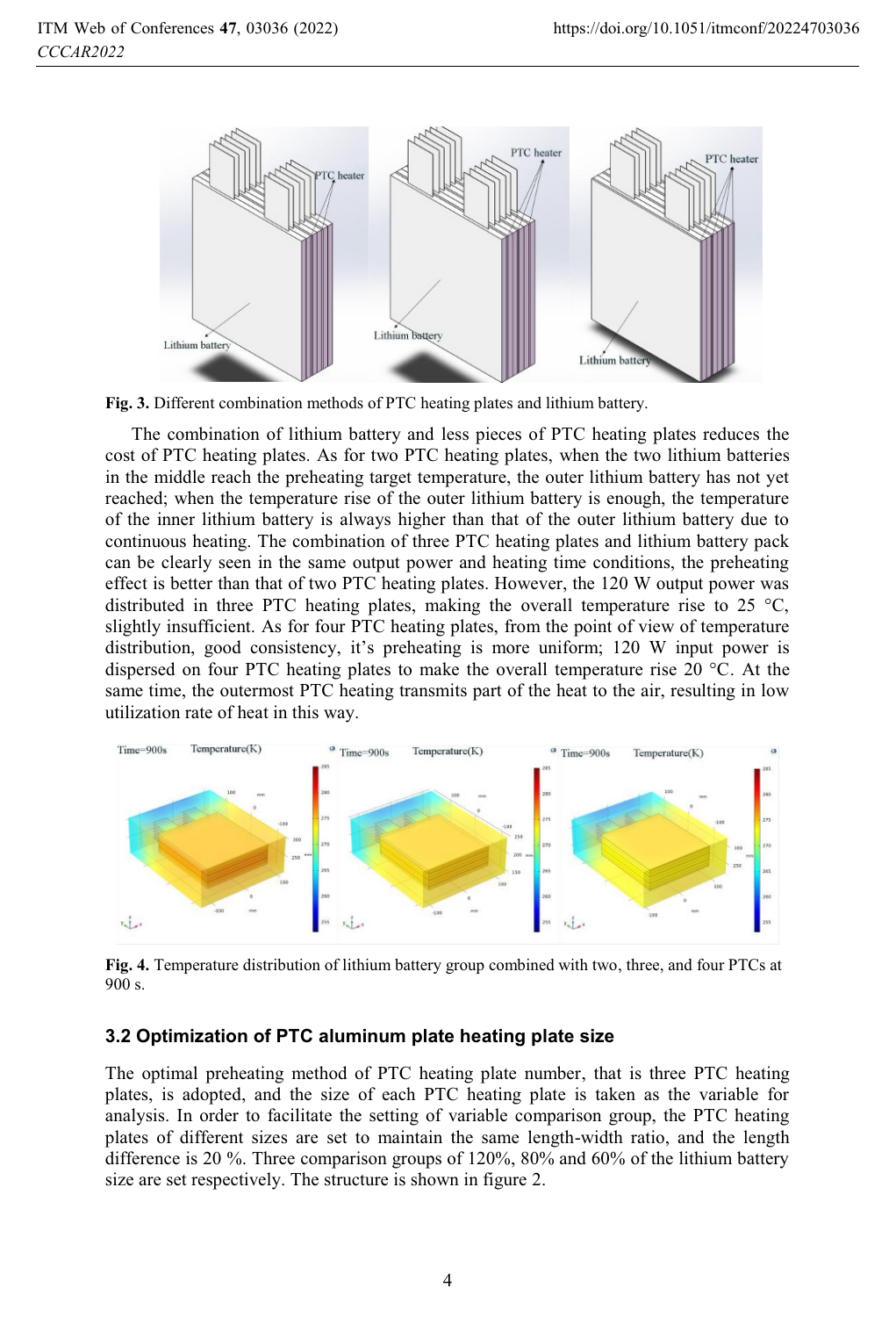It is assumed that except for the different sizes of PTC heating plates, the parameters are the same. The simulation comparison of these three comparison groups is carried out to obtain the simulation results.





**Fig. 6.** Temperature distribution with different sizes of PTC heating plate at 900 s.

As shown in figure 6, when the size of the PTC heating plate is larger than that of the lithium battery, the air will be heated by the prominent edge of the PTC heating plate, so that the temperature of the surrounding air will increase, and the edge of the lithium battery will be double heated by the hot air and the PTC heating plate, so that the edge temperature is higher than the middle temperature. At 900 s, the maximum temperature at the edge of the lithium battery is 290 K, and the minimum temperature at the middle position is 280 K, with large temperature difference. When the PTC heating plate is 80% of the lithium battery size, it is found that the temperature is accumulated in the middle of the battery, and the middle temperature is higher than the surrounding temperature. At 900 s, the highest temperature in the middle is 295 K, the lowest temperature around the lithium battery is 275 K, the temperature difference is 20  $^{\circ}$ C, and the heating uniformity is poor. When the PTC heating plate is 60% of the lithium battery size, it can be seen that the heating effect will become extremely poor, and the temperature distribution of the lithium battery is extremely uneven. At 900 s, the temperature difference of lithium battery reached 35 °C.

## **4 Conclusion**

In this paper, the preheating effect of PTC heating plate on lithium battery is analyzed by simulation. The combination of six lithium iron phosphate batteries with different number of PTC heating plates  $(2, 3, 4)$  and different sizes  $(120\%, 80\%, 60\%)$  was simulated and analyzed.